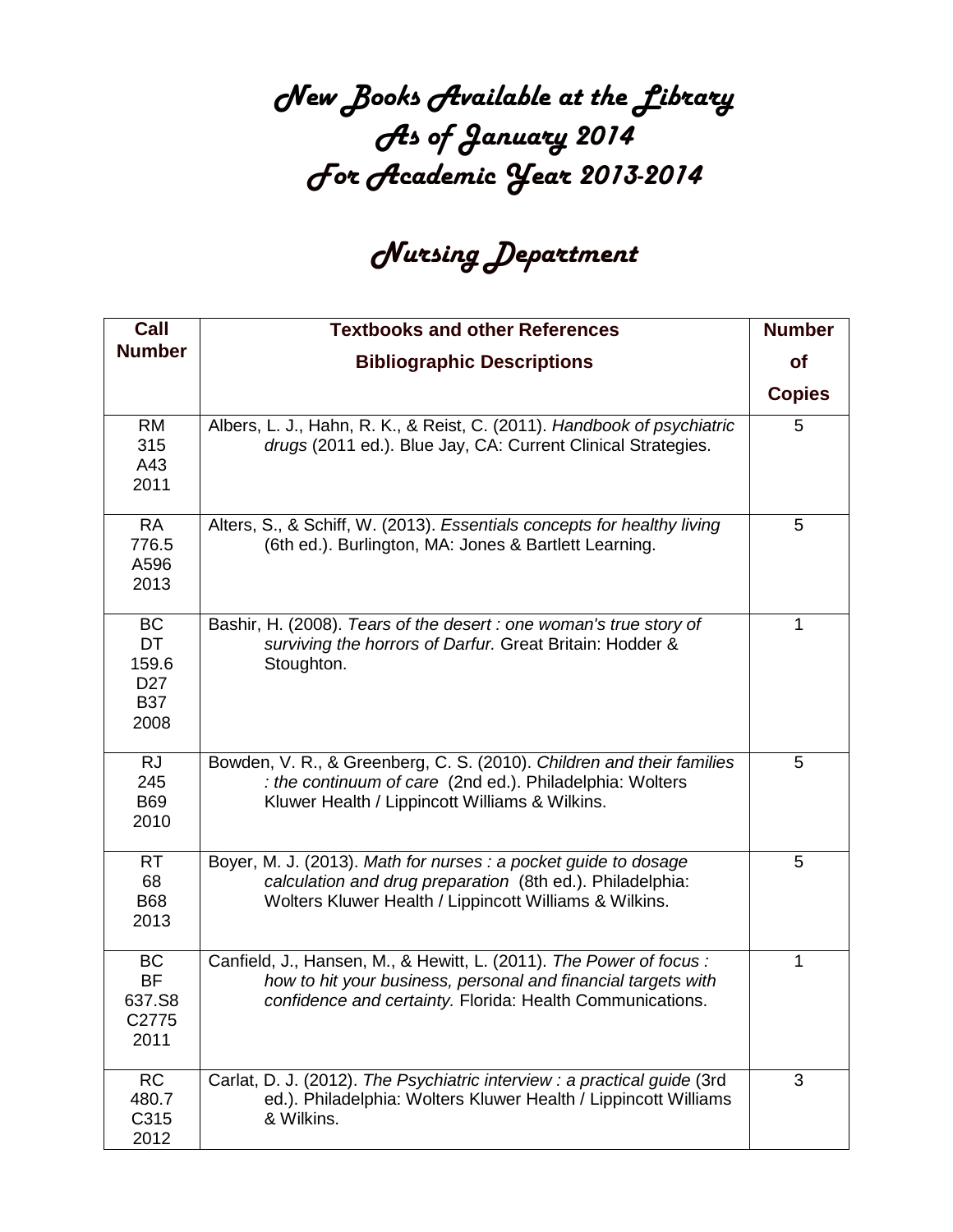| <b>BC</b><br><b>BF</b><br>637<br>.S8<br>C37<br>2010   | Carnegie, D. (2010). How to win friends & influence people. (Revised<br>ed.). New York: Pocket Books.                                                                                | 1 |
|-------------------------------------------------------|--------------------------------------------------------------------------------------------------------------------------------------------------------------------------------------|---|
| <b>RT</b><br>48.6<br>C39<br>2013                      | Carpenito-Moyet, L. J. (Ed.). (2013). Nursing diagnosis : application to<br>clinical practice (14th ed.). Philadelphia: Wolters Kluwer Health<br>/ Lippincott Williams & Wilkins.    | 5 |
| <b>RA</b><br>781<br>C644<br>2013                      | Corbin, C. B., Welk, G. J., Corbin, W. R., & Welk, Karen A. (2013).<br>Concepts of fitness & wellness : a comprehensive lifestyle<br>approach (10th ed.). New York, NY: McGraw-Hill. | 5 |
| <b>RC</b><br>455.2.<br>C <sub>4</sub><br>D536<br>2000 | Diagnostic and statistical manual of mental disorders : DSM-IV-TR<br>(4th ed.). (2000). Arlington, VA: American Psychiatric<br>Association.                                          | 3 |
| <b>BC</b><br><b>KMH</b><br>110.123<br>A3<br>2006      | Ebadi, S. (2006). Iran awakening : one woman's journey to reclaim<br>her life and country. New York: Random House.                                                                   | 1 |
| <b>RT</b><br>49<br><b>N87</b><br>2013                 | Eckman, M. (Ed.). (2013). Nursing care planning made incredibly<br>easy! (2nd ed.). Philadephia: Wolters Kluwer/ Lippincott<br>Williams & Wilkins.                                   | 5 |
| <b>RT</b><br>51<br>M436<br>2012                       | Eckman, M., & Comerford, K. (Eds.). (2012). Medical-surgical nursing<br>made incredibly easy! (3rd ed.). Philadelphia: Wolters Kluwer<br>Health / Lippincott Williams & Wilkins.     | 5 |
| <b>RA</b><br>776<br>E24<br>2014                       | Edlin, G., & Golanty, E. (2014). Health & Wellness (11th ed.).<br>Burlington, MA: Jones & Bartlett Learning.                                                                         | 5 |
| <b>RA</b><br>427<br>E44<br>2011                       | Egger, G., Binns, A., & Rossner, S. (2011). Lifestyle medicine :<br>managing diseases of lifestyle in the 21st century (2nd ed.).<br>Sydney: McGraw-Hill.                            | 3 |
| <b>RC</b><br>108<br>F35<br>2014                       | Falvo, D. R. (2014). Medical and psychosocial aspects of chronic<br>illness and disability (5th ed.). Burlington, MA: Jones and<br>Bartlett Learning.                                | 5 |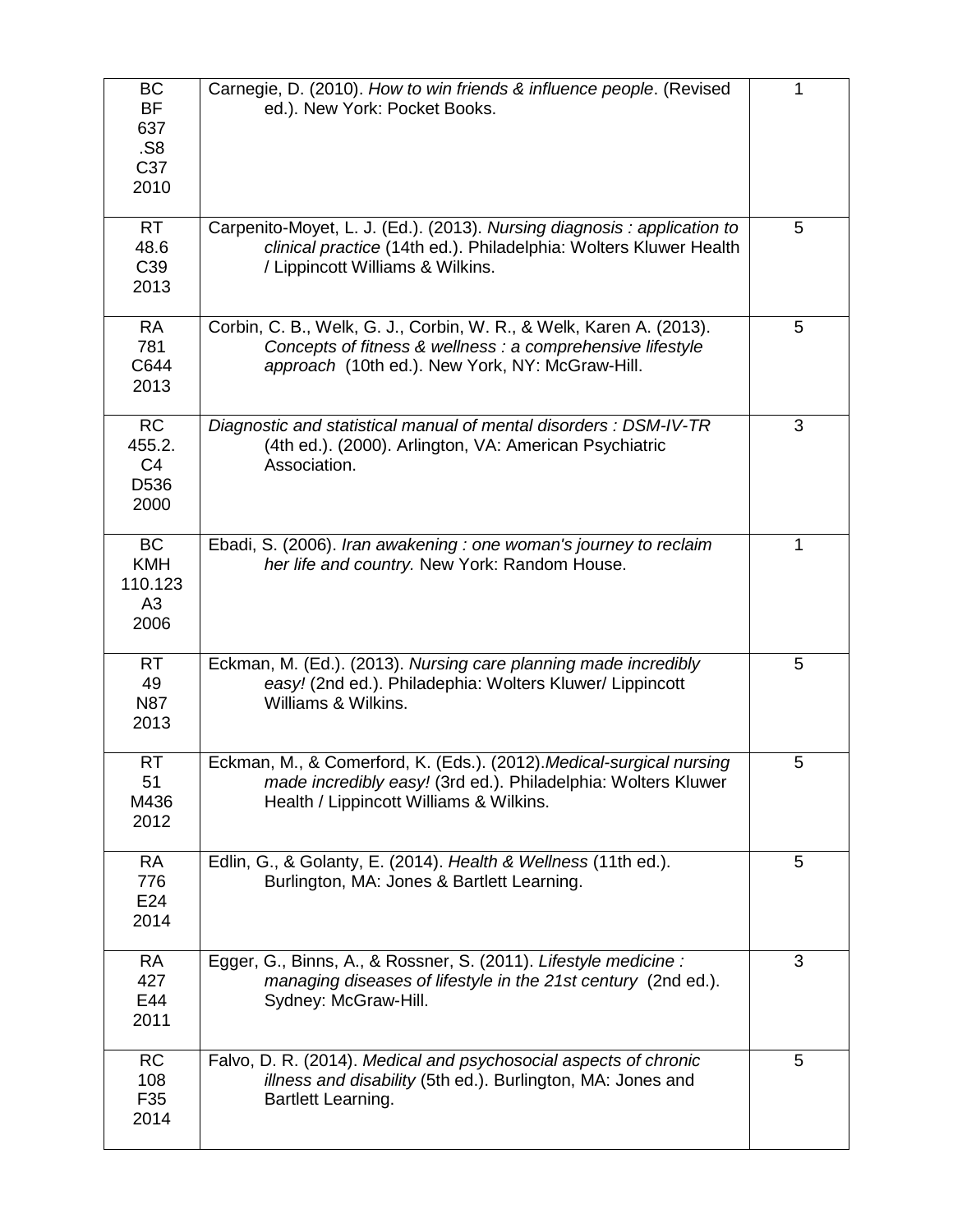| <b>RT</b><br>89<br>F527<br>2012            | Finkelman, A. (2012). Leadership and management for nurses : core<br>competencies for quality care (2nd ed.). Boston: Pearson.                                    | 5  |
|--------------------------------------------|-------------------------------------------------------------------------------------------------------------------------------------------------------------------|----|
| <b>RC</b><br>440<br>P7338<br>2012          | Fortinash, K. M., & Holoday Worret, P. A. (Eds.). (2012). Psychiatric<br>mental health nursing (5th ed.). St. Louis, MO:<br>Elsevier/Mosby.                       | 5  |
| <b>RT</b><br>71<br>H <sub>35</sub><br>2011 | Hale, T. J., & Ahlschlager, P. M. (2011). Simulation scenarios for<br>nursing education. Clifton Park, NY: Delmar/ Cengage<br>Learning.                           | 5  |
| <b>RA</b><br>644.5<br>H37<br>2013          | Harris, R. E. (2013). Epidemiology of chronic disease: global<br>perspectives. Burlington, MA: Jones & Bartlett Learning.                                         | 25 |
| <b>RT</b><br>73<br>S5135<br>2012           | Jeffries, P. R. (Ed.). (2012). Simulation in nursing education : from<br>conceptualization to evaluation (2nd ed.). New York, NY:<br>National League for Nursing. | 5  |
| <b>RC</b><br>440<br>K646<br>2013           | Kneisl, C. R., & Trigoboff, E. (2013). Contemporary psychiatric-mental<br>health nursing (3rd ed.). Boston: Pearson.                                              | 5  |
| QP<br>83.8<br>L45<br>2013                  | Leifer, G., & Fleck, E. (2013). Growth and development across the<br>lifespan : a health promotion focus (2nd ed.). St. Louis,<br>Missouri: Elsevier/Saunders.    | 10 |
| <b>RT</b><br>51<br>L96<br>2011             | Lynn, P. (2011). Taylor's handbook of clinical nursing skills.<br>Philadelphia: Wolters Kluwer Health / Lippincott Williams &<br>Wilkins.                         | 5  |
| <b>RM</b><br>216<br>M285<br>2012           | Mahan, L. K., Escott-Stump, S., & Raymond, J. L. (2012). Krause's<br>food & the nutrition care process (13th ed.). Missouri: Elsevier/<br>Saunders.               | 25 |
| <b>RT</b><br>120<br>.R4 R4<br>2012         | Mauk, K. L. (Ed.). (2012). Rehabilitation nursing : a contemporary<br>approach to practice. Sudbury, MA: Jones & Bartlett Learning.                               | 3  |
| IM<br><b>RT</b><br>55<br>N35<br>2013       | McShane, T. M. (Ed.). (2013). NCLEX-PN Q&A plus! : made<br>incredibly easy!. Philadelphia: Wolters Kluwer Health /<br>Lippincott Williams & Wilkins.              | 5  |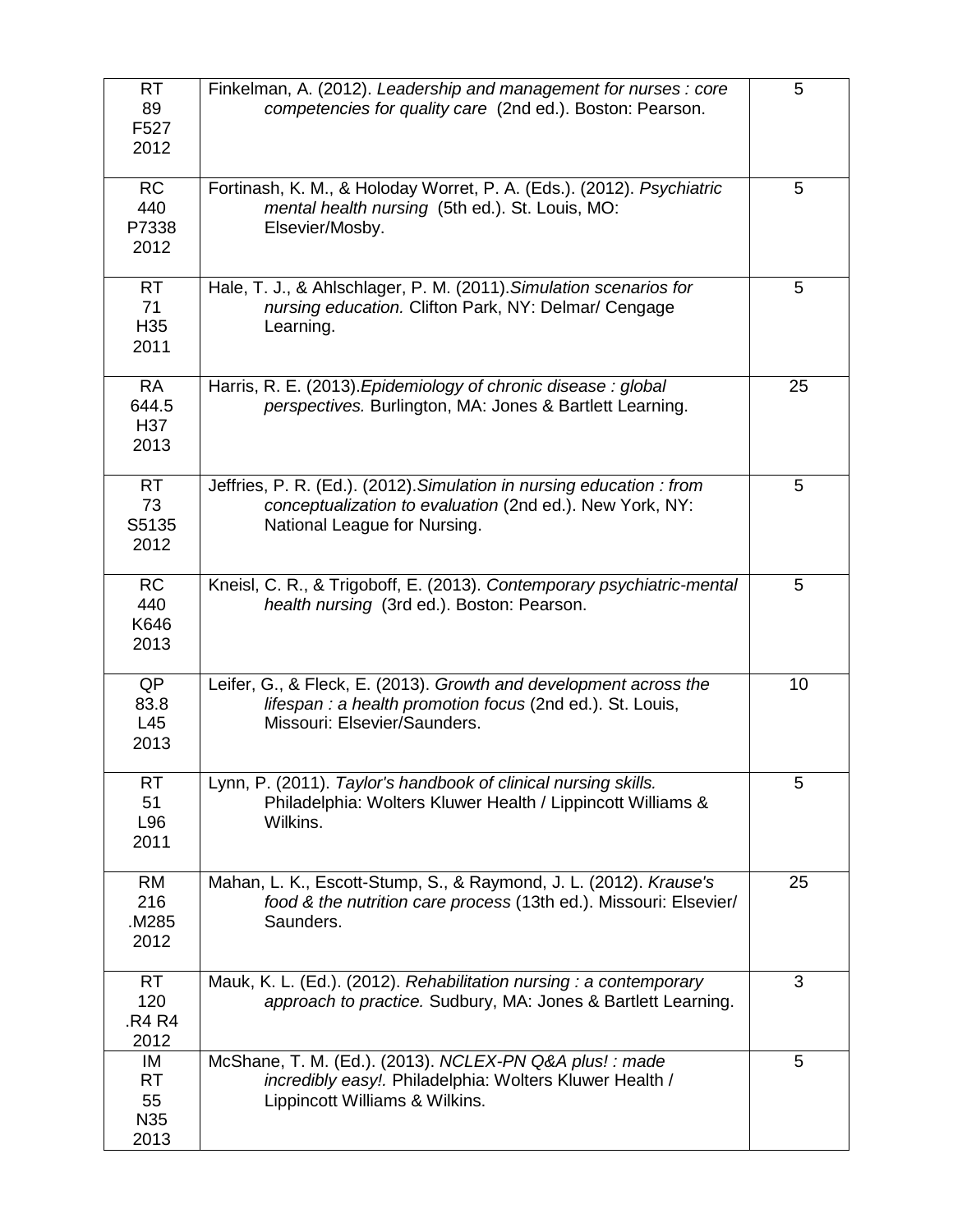| <b>RT</b><br>89<br>M635<br>2005         | Moss, M. T. (2005). The Emotionally intelligent nurse leader. San<br>Francisco, CA: Jossey-Bass.                                                                                                                                        | 2              |
|-----------------------------------------|-----------------------------------------------------------------------------------------------------------------------------------------------------------------------------------------------------------------------------------------|----------------|
| <b>RC</b><br>108<br><b>N67</b><br>2011  | Norman, R. A., & Ruescher, L. (2011). 100 questions & answers<br>about chronic illness. Sudbury, Massachusetts: Jones and<br>Bartlett.                                                                                                  | 5              |
| <b>RT</b><br>41<br>F63<br>2013          | Pellico, L. H. (Ed.). (2013). Focus on adult health : medical-surgical<br>nursing. Philadelphia: Wolters Kluwer Health / Lippincott<br>Williams & Wilkins.                                                                              | 5              |
| <b>RJ</b><br>245<br>P4185<br>2012       | Potts, N. L., & Mandleco, B. L. (2012). Pediatric nursing: caring for<br>children and their families (3rd ed.). Clifton Park, NY: Delmar/<br>Cengage Learning.                                                                          | 5              |
| <b>BF</b><br>76.7<br>P83<br>2010        | Publication manual of the American Psychological Association (6th<br>ed.). (2010). Washington, DC: American Psychological<br>Association.                                                                                               | 5              |
| <b>RM</b><br>300<br>.P5174<br>2012      | Rang, H. P., Dale, M. M., Ritter, J. M., Flower, R. J., & Henderson, G.<br>(2012). Rang and Dale's pharmacology (7th ed.). Edinburgh:<br>Elsevier/ Churchill Livingstone.                                                               | 25             |
| <b>RT</b><br>90<br><b>R35</b><br>2005   | Rankin, S. H., Stalling, K. D., & London, F. (2005). Patient education<br>in health and illness (5th ed.). Philadelphia: Lippincott Williams<br>& Wilkins.                                                                              | $\overline{2}$ |
| $\mathsf{R}$<br>727.4<br>R427<br>2004   | Redman, B. K. (2004). Patient self-management of chronic disease:<br>the health care provider's challenge. Sudburry, MA: Jones and<br>Bartlett.                                                                                         | 2              |
| <b>RT</b><br>89<br>L3<br>2013           | Rigolosi, E. L. (2013). Management and leadership in nursing and<br>health care: an experiential approach (3rd ed.). New York:<br>Springer.                                                                                             | $\overline{2}$ |
| <b>RC</b><br>108<br><b>R65</b><br>2012  | Roitman, J. L., & LaFontaine, T. (2012). The Exercise professional's<br>guide to optimizing health: strategies for preventing and<br>reducing chronic disease. Baltimore, MD: Wolters Kluwer<br>Health / Lippincott Williams & Wilkins. | 25             |
| <b>BF</b><br>76.8<br><b>R67</b><br>2010 | Rossiter, J. (2010). The APA pocket handbook: APA rules for format<br>and documentation. FL: DW.                                                                                                                                        | 5              |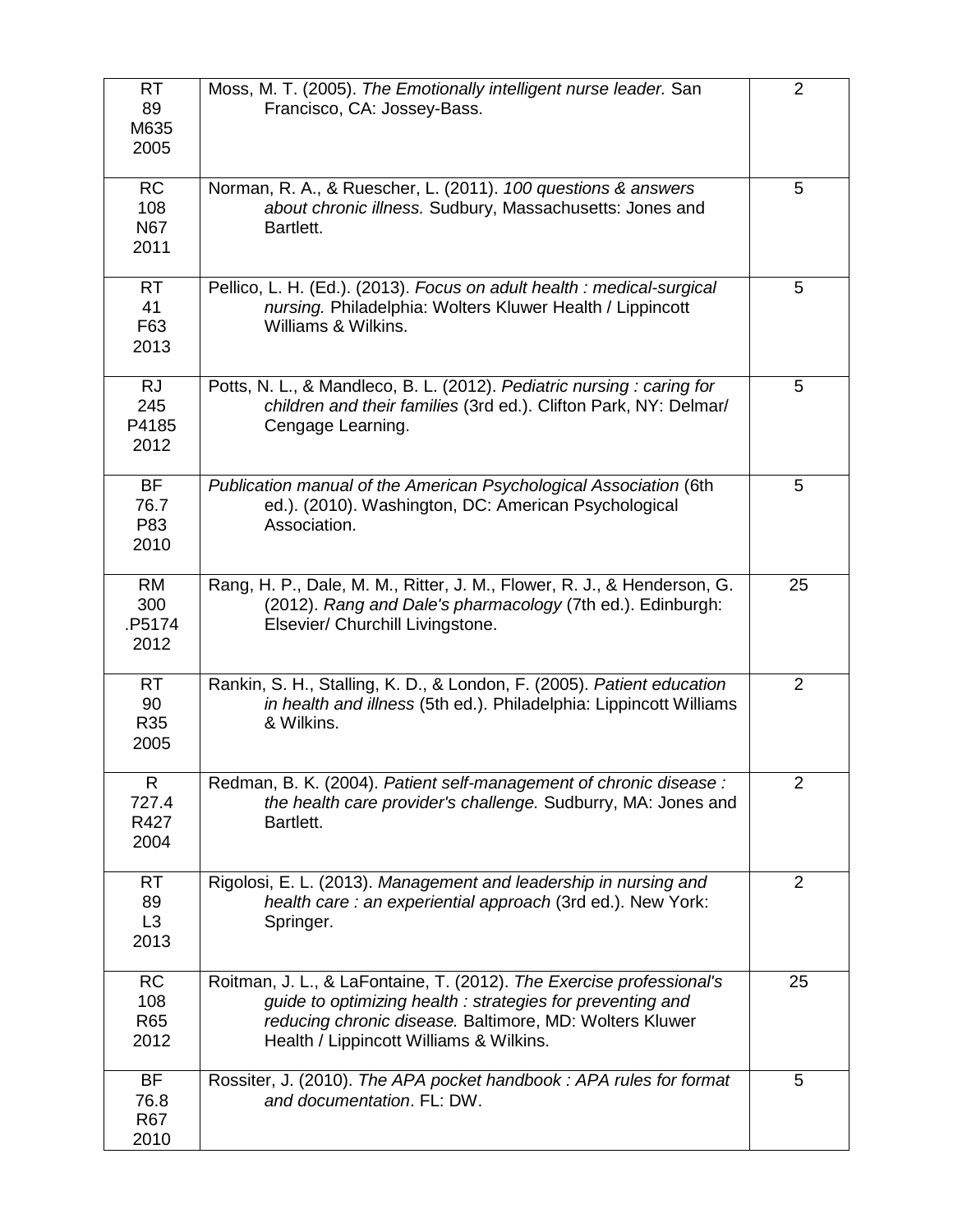| BC<br>HQ<br>1735<br>.Z75<br>A65<br>2004          | Sasson, J. (2004). Mayada daughter of Iraq : one woman's survival in<br>Saddam Hussein's torture jail. London: Bantam Books.                                                           | 1  |
|--------------------------------------------------|----------------------------------------------------------------------------------------------------------------------------------------------------------------------------------------|----|
| <b>RM</b><br>216<br>S358<br>2011                 | Schlenker, E. D., & Roth, S. L. (2011). William's essentials of nutrition<br>and diet therapy (10th ed.). St. Louis, Missouri:<br>Elsevier/Saunders.                                   | 5  |
| <b>RC</b><br>440<br>S3317<br>2013                | Schultz, J. M., & Videbeck, S. L. (2013). Lippincott's manual of<br>psychiatric nursing care plans (9th ed.). Philadelphia: Wolters<br>Kluwers Health / Lippincott Williams & Wilkins. | 25 |
| IM<br><b>RT</b><br>55<br>S <sub>55</sub><br>2013 | Silvestri, L. A. (2013). Saunders comprehensive review for the<br>NCLEX-RN examination (5th ed.). St. Louis, Missouri:<br>Elsevier/Saunders.                                           | 5  |
| <b>RT</b><br>120<br>.15<br>158<br>2013           | Sole, M. L., Klein, D. G., & Moseley, M. J. (Eds.). (2013). Introduction<br>to critical care nursing (6th ed.). St. Louis, Missouri:<br>Elsevier/Saunders.                             | 10 |
| <b>RT</b><br>98<br>C6562<br>2012                 | Stanhope, M., & Lancaster, J. (Eds.). (2012). Public health nursing:<br>population-centered health care in the community (8th ed.).<br>Maryland Heights, Missouri: Elsevier/Mosby.     | 5  |
| <b>RC</b><br>440<br>S78<br>2013                  | Stuart, G. W. (2013). Principles and practice of psychiatric nursing<br>(10th ed.). St. Louis, Missouri: Elsevier/Mosby.                                                               | 5  |
| $\mathsf{R}$<br>727.3<br>T36<br>2008             | Tamparo, C. D., & Lindh, W. Q. (2008). Therapeutic communications<br>for health care (3rd ed.). Clifton Park, NY: Delmar/ Cengage<br>Learning.                                         | 3  |
| <b>RC</b><br>440<br>V374<br>2011                 | Varcarolis, E. M. (2011). Manual of psychiatric nursing care planning:<br>assessment guides, diagnoses, psychopharmacology (4th<br>ed.). St. Louis, Missouri: Saunders Elsevier.       | 25 |
| HD<br>30.4<br>W46<br>2011                        | Whetten, D. A., & Cameron, K. S. (2011). Developing management<br>skills (8th ed.). Boston: Pearson.                                                                                   | 5  |